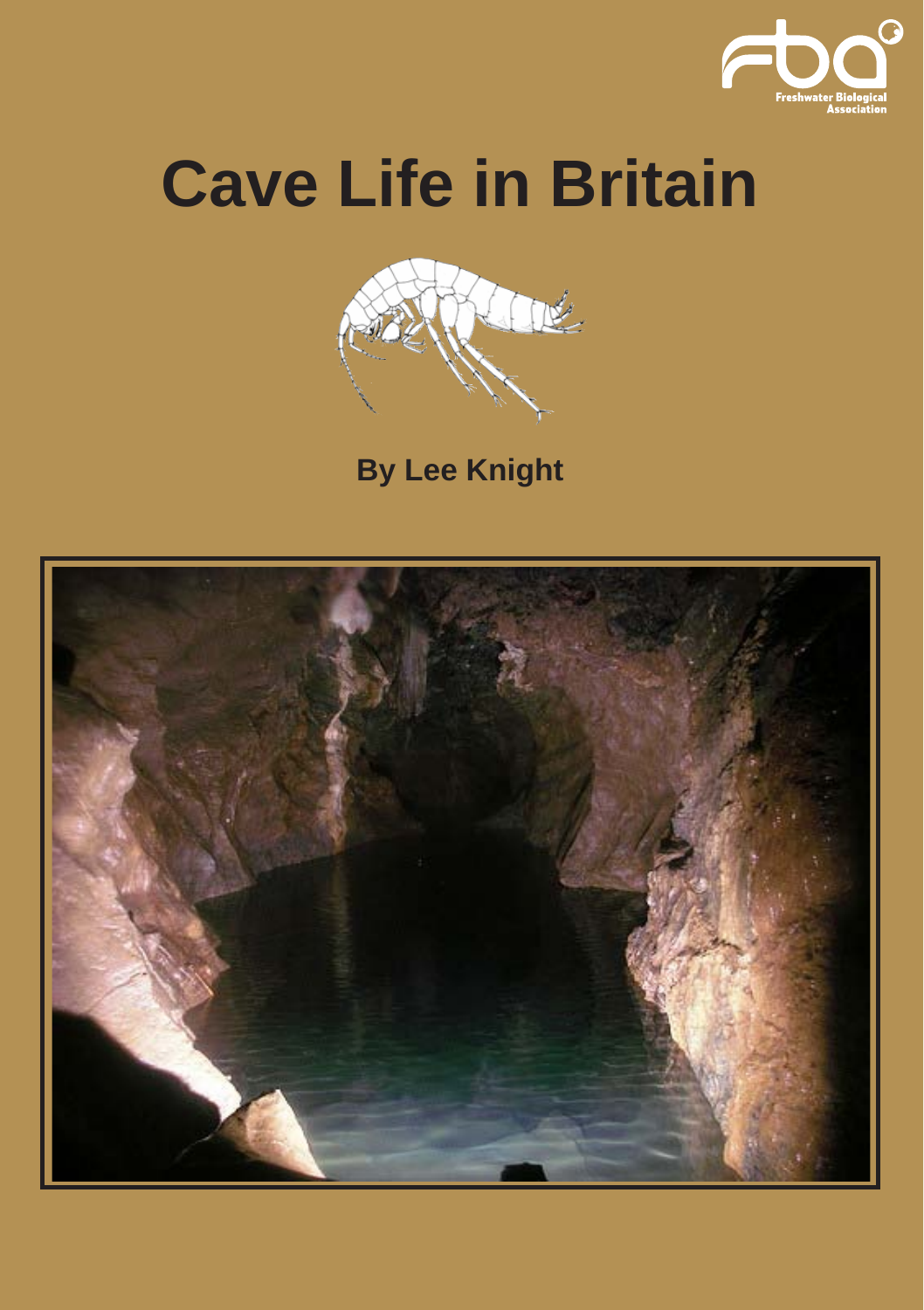## CAVE LIFE IN BRITAIN

#### **INTRODUCTION**

British caves harbour a wealth of enigmatic life adapted to the rigours of existence without sunlight. The purpose of this booklet is both to inform cavers and others interested in the underground environment, of the species that live below ground and to ask cavers for assistance in recording and investigating subterranean biology.

There is current research into the distribution of the stygobitic crustacean fauna (cave shrimps etc.) of the British Isles. A recording scheme for the group compiles and sends records to the Biological Records Centre. Contact details for the scheme are given opposite. By sending your sightings or records to the recording scheme coordinator you will be contributing to the understanding of the biology and distribution of cave life.

The booklet contains a simple key to the different groups of cave animals, details of their distribution and discusses cave ecology in more detail. Further copies of this booklet are available from Lee Knight (see page opposite for contact details) and a PDF version can be downloaded from the Freshwater Biological Association's Recorders & Schemes website at www.fba.org.uk/recorders*.* 

This leaflet has been produced by the Freshwater Biological Association (FBA) as part of the Recorders and Schemes Project, funded by the Esmée Fairbairn Foundation. For information about the FBA visit www.fba.org.uk



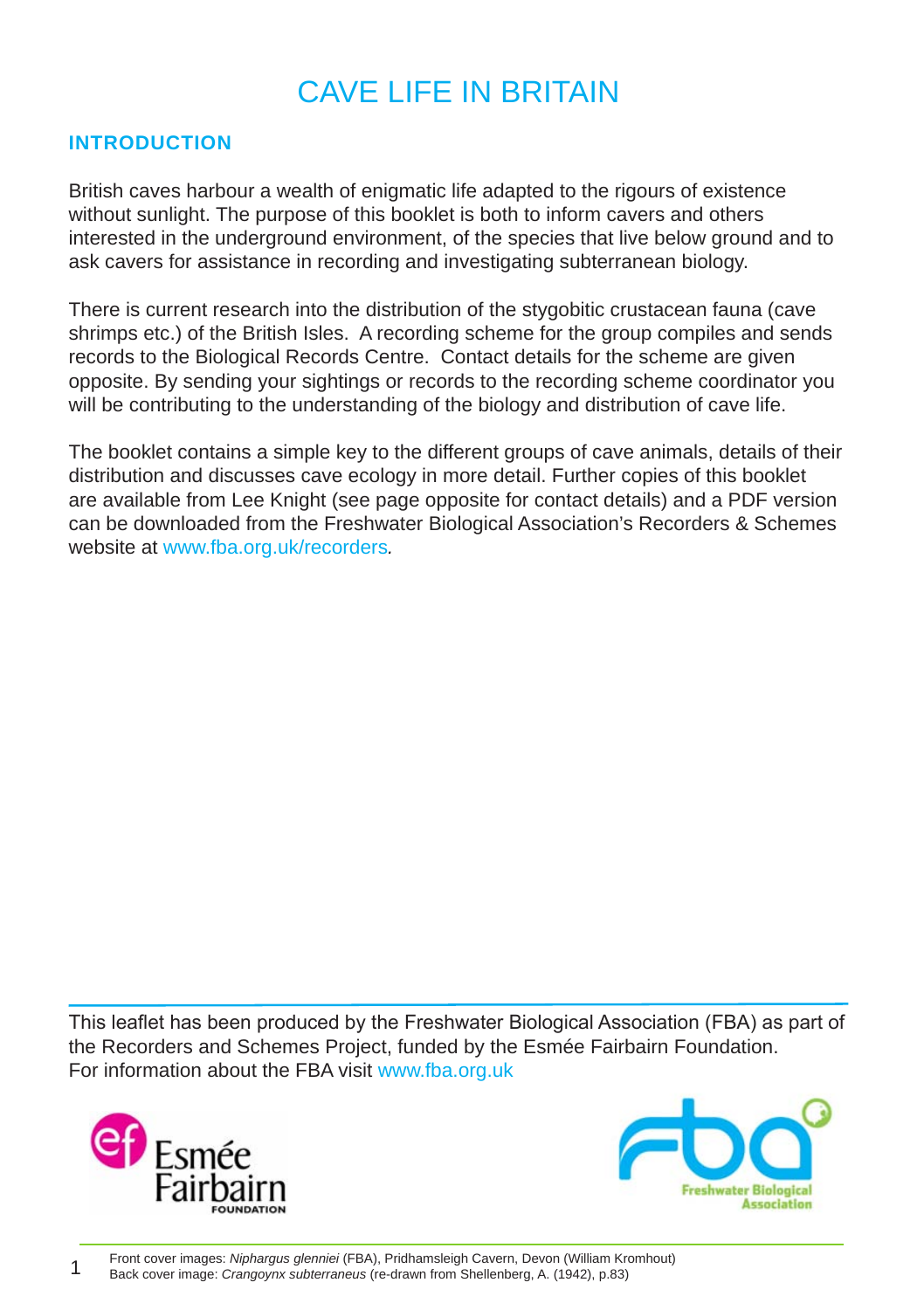## **RECORDING AND RESEARCH CONTACTS**

**Recorder / Coordinator for hypogean Crustacea recording scheme:** Lee Knight, No1 The Linhay, North Kenwood Farm, Oxton, Nr. Kenton, Devon, EX6 8EX. tel: 01626 891431, mob: 07909 915316, email: lee.knight@talk21.com

Lee Knight is an active caver and as there are very few people involved in the scheme, any records from cavers would be gladly appreciated and would help the scheme to cover a wide geographical area, as well as greatly expanding the current database of records.

Below is an sample record highlighting the information that should ideally be submitted.

| Name: Lee Knight                                                                                                                 |  | Date: 17-10-2007   Location: Swildon's Hole   Grid ref: ST53125131 | (preferably 8-figure) |  |
|----------------------------------------------------------------------------------------------------------------------------------|--|--------------------------------------------------------------------|-----------------------|--|
| Species name: Nipharqus fontanus                                                                                                 |  |                                                                    |                       |  |
| Notes: - Number of specimens observed - 2<br>- Habitat (pool, stream etc.) - Gour Pool<br>- Location within system - Barnes Loop |  |                                                                    |                       |  |

The simple identification key overleaf will help in the identification of different organisms and is accompanied by notes listing the animals most likely to be encountered in the main caving areas. If cavers are unsure of the identity of specimens they can be sent to the address above (preferably in plastic tubes) for identification. The specimens should be preserved in some form of alcohol such as ethanol, methylated spirits or even vodka. It is be preferable to email photographs of live animals. Care should be taken to collect only one specimen. Avoid collection altogether if only one is present.

**BCRA Biological Recorder:** Graham Proudlove, Department of Zoology, The Manchester Museum, Manchester, M13 9PL. tel: 01706 839752 (home), 0161 200 3111 (work), email: cave-biology@bcra.org.uk

Graham Proudlove from the British Caving Research Association (BCRA) is currently running a project determining gene flow between surface and underground populations of two species, the millipede *Nanogona polydesmoides* (formerly *Polymicrodon polydesmoides*) and the woodlouse *Androniscus dentiger*. *Nanogona* is a fawn to brown-coloured millipede up to 2cm long, common in the threshold zone of caves. *A. dentiger* is a small pink-coloured woodlouse, possibly the most common species recorded underground. It is common in the threshold but is sometimes found further into the dark zone of caves. Graham is interested in collecting specimens for DNA analysis from as many different caves as possible. Interested volunteers should contact Graham (see above) for further information on the project and for advice and equipment if required.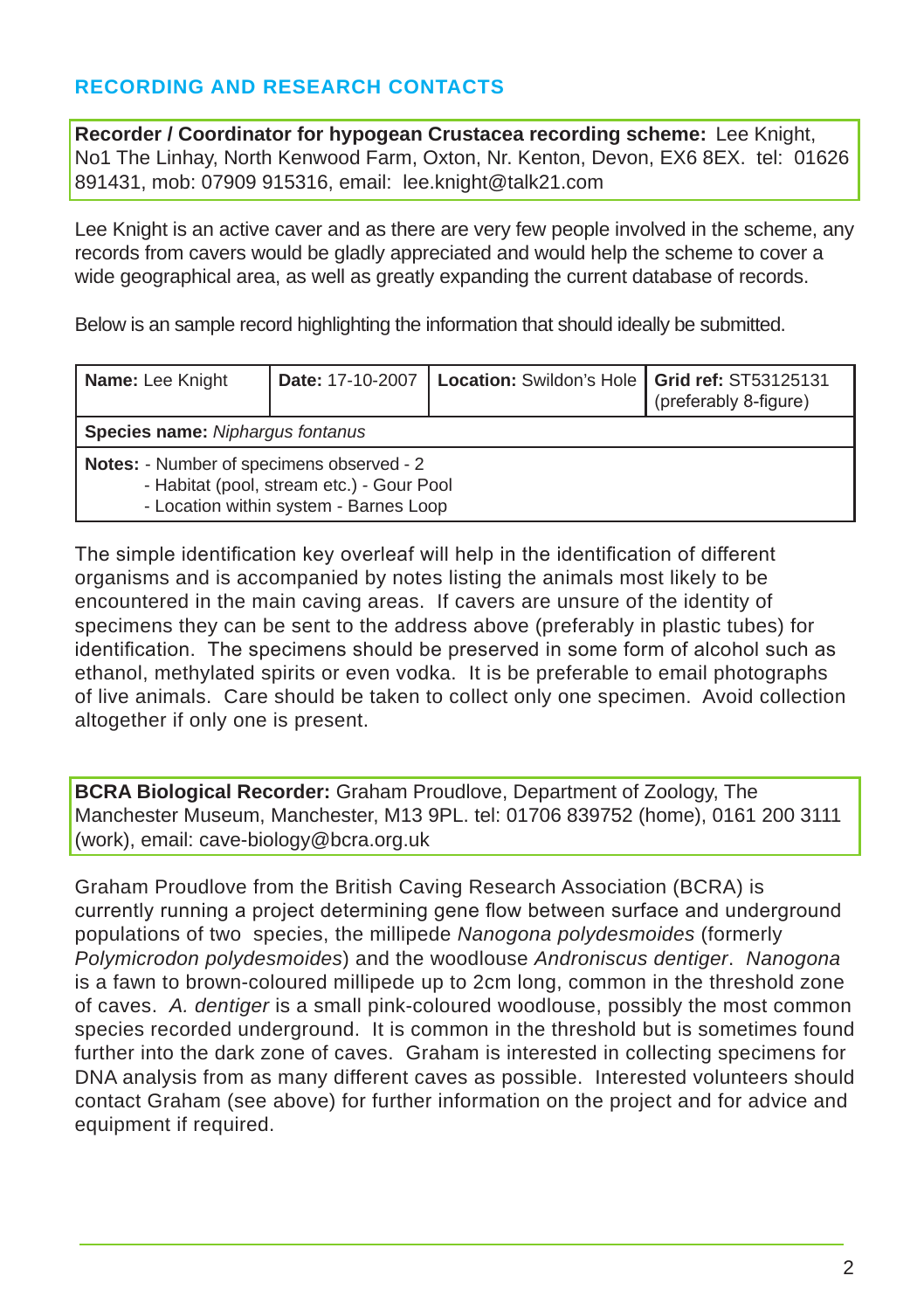# SIMPLE KEY TO CAVE LIFE IN BRITAIN

**For species level identification see Gledhill, T, Sutcliffe, D. W. & Williams, W. D. 1993 "British freshwater Crustacea Malacostraca: a key with ecological notes." Freshwater Biological Association Scientific Publication 52**

1. Is your specimen shrimp-like?

- If not go to 2

To separate the shrimp-like animals firstly look to see if eyes are present.

If eyes are present it will be in the genus *Gammarus* (fig. 1*a*); if no eyes are present it will either be *Crangoynx subterraneus* (fig. 1*b*) or in the genus *Niphargus* (fig. 1*c*)*.*



Fig. 1*a Gammarus* (from 'British freshwater Crustacea Malacostraca: a key with ecological notes,' Gledhill *et al*., 1993)

Fig. 1*b Crangoynx subterraneus* (re-drawn from Shellenberg, A. 1942, p.83)

Fig. 1*c Niphargus aquilex* (from 'British freshwater Crustacea Malacostraca: a key with ecological notes,' Gledhill *et al*., 1993)

Separating *Niphargus* from *Crangoynx subterraneus* is more difficult and requires you to look at the gnathopod hands (you probably need a microscope).

Gnathopod hands longer than broad (figs. 1*b*, and 2*a*, *b*) *Crangonyx subterraneus*



Fig. 2*a* & *b Crangonyx subterraneus*: *a*, male gnathopod 1; *b* male gnathopod 2. (from Gledhill *et al*., 1993)

Gnathopod hands about as broad as long (figs. 1*c*, and 2*c*, *d*) *Niphargus*



Fig. 2*c* & *d Niphargus aquilex*: *c*, gnathopod 1; *d* gnathopod 2. (from Gledhill *et al*., 1993)

2. If your sample is not shrimp-like it will either look like (fig. 3*a*) a pale, elongate, eyeless woodlouse (*Proasellus cavaticus*) or (fig. 3*b*) a small (about 1mm) eyeless, more or less colourless animal (*Bathynella*).



Fig. 3*a Proasellus cavaticus* (from Henry, J. P. & Magniez, G. 1972 Sous Plancher, N.S. 10, 45-49)



Fig. 3*b Bathynella / Antrobathynella* (from 'British freshwater Crustacea Malacostraca: a key with ecological notes,' Gledhill *et al*., 1993)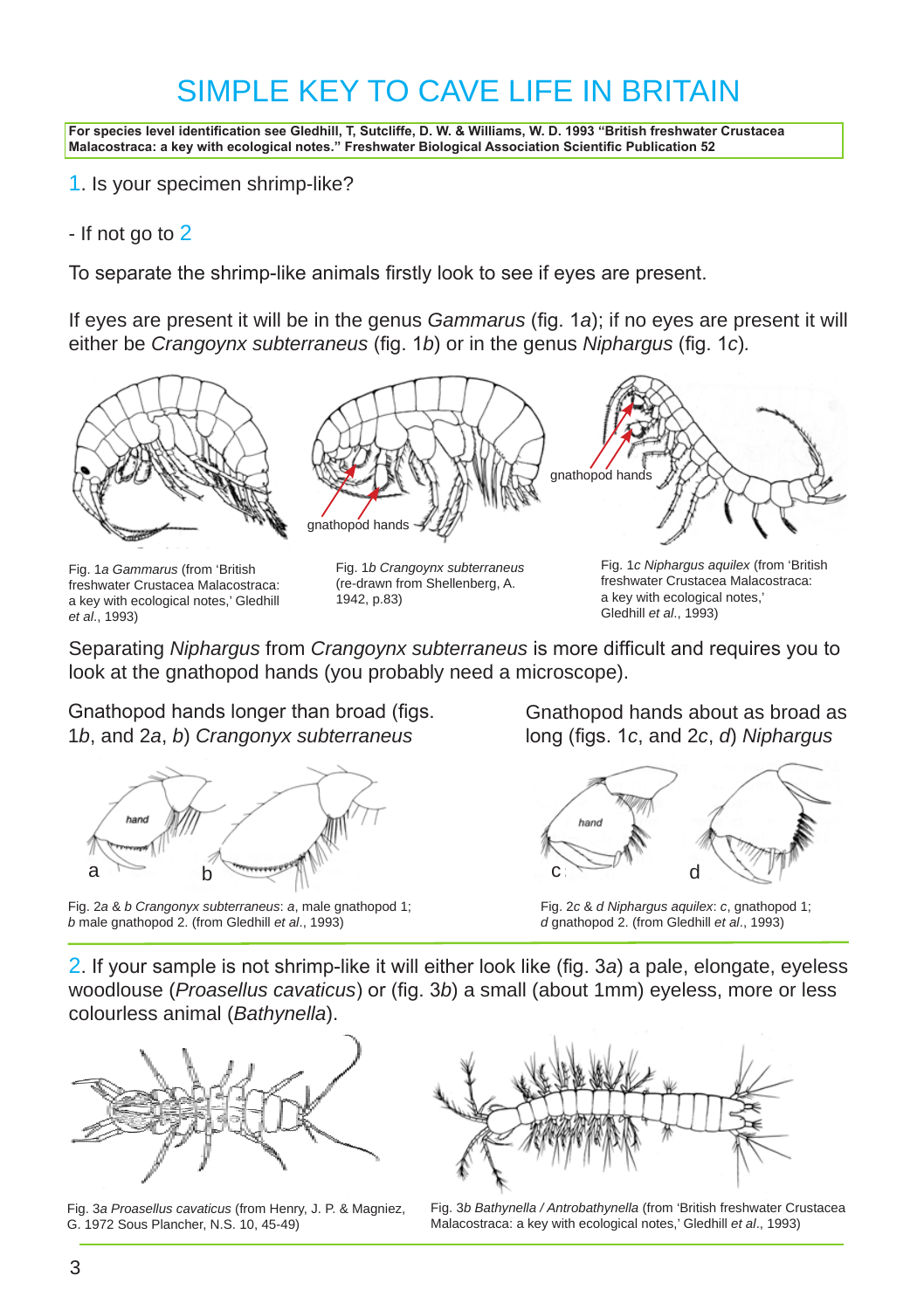## **NOTES ON DISTRIBUTION**

| <b>AREA</b>                                                                                     | <b>NOTES ON ORGANISMS</b>                                                                                                                                                                                                                                                                                                                                                              |  |
|-------------------------------------------------------------------------------------------------|----------------------------------------------------------------------------------------------------------------------------------------------------------------------------------------------------------------------------------------------------------------------------------------------------------------------------------------------------------------------------------------|--|
| Peak District,<br>Yorkshire Dales,<br>Northern England,<br>Scotland and mines<br>in North Wales | Niphargus species are not likely to be encountered in these systems<br>Gammarus pulex - If the specimen is largish $(-1cm)$ and shrimp-like with<br>eyes present (these might be white like the rest of the animal). Animal<br>is most likely to be white underground but some specimens, especially<br>in cave streams near the entrance, might have a yellow / orange<br>colouration |  |
| South Wales                                                                                     | Niphargus fontanus - Shrimp-like white animal without eyes<br>Proasellus cavaticus - Aquatic woodlouse-like animal, white, eyes<br>absent<br>Gammarus pulex might be present in some caves (see notes above) and<br>can co-exist with both Niphargus fontanus and Proasellus (e.g. Elm Hole)                                                                                           |  |
| Mendips and<br>Forest of Dean                                                                   | Niphargus fontanus, Proasellus cavaticus and Gammarus pulex; can co-<br>exist together (e.g. Barnes Loop in Swildon's Hole)                                                                                                                                                                                                                                                            |  |
| Devon                                                                                           | Niphargus glenniei - Small (3mm), white, shrimp-like animal, without<br>eyes<br>Niphargus aquilex - Larger (8mm), white, shrimp-like animal without<br>eyes, elongate thin body shape<br>Both these species can co-exist together (e.g. Rift Cave, Pridhamsleigh<br>Cave)                                                                                                              |  |

Pools with a substratum of fine silt, usually near to some sort of ground-water flow (e.g. below active flowstone) are the main habitats for the species listed above, although they can also be found amongst stones in cave streamways and in resurgence pools, especially after heavy rain. If possible, cavers should try and avoid stepping in such pools. Have a look; you never know what might be beneath your feet!!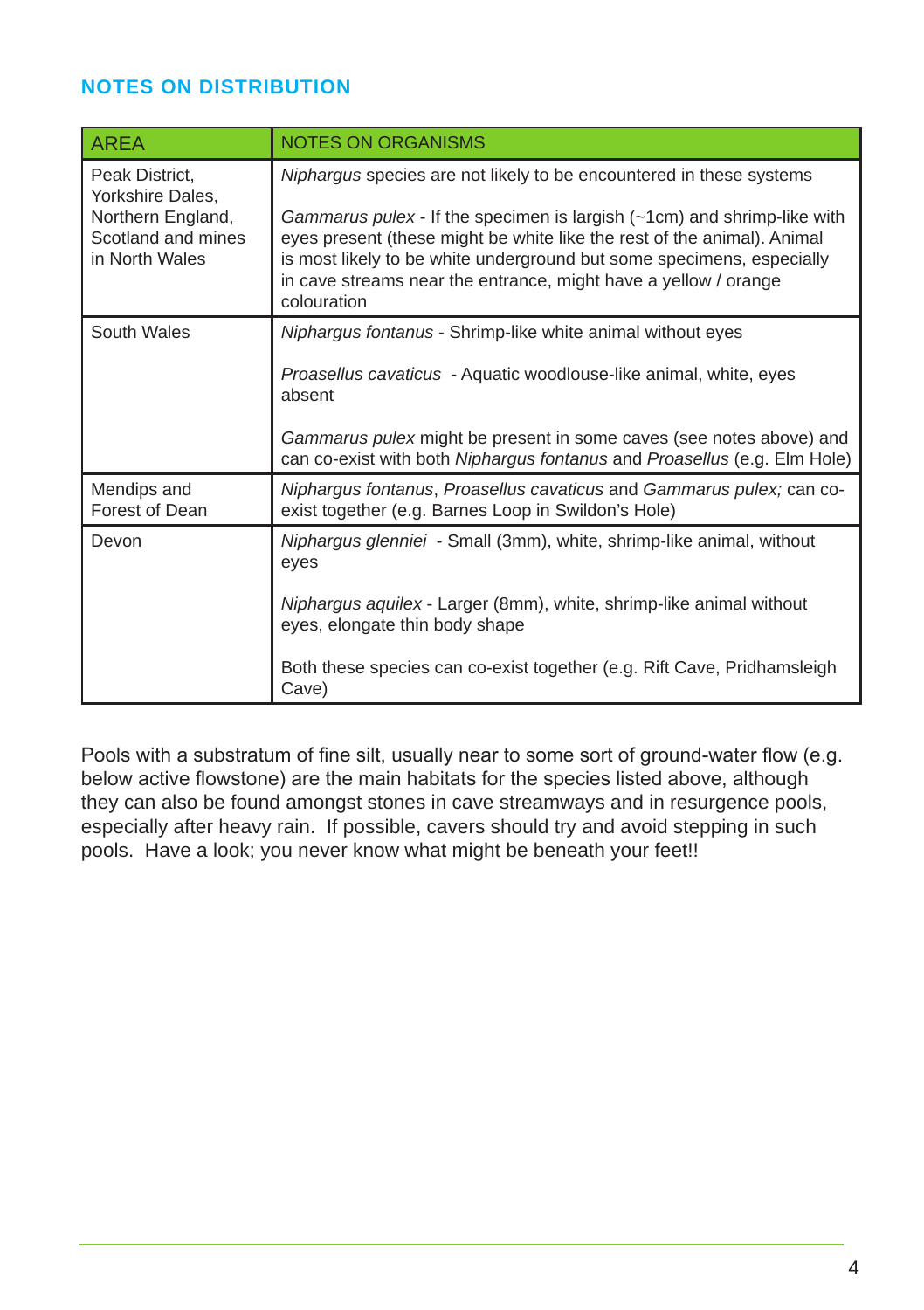## **NOTES ON CAVE ECOLOGY (BIOSPELEOLOGY)**

The subterranean environment varies from large cave systems to mines and the tiniest water-filled gaps in rock strata, gravels and chalk aquifers. Life below ground is harsh. The lack of sunlight and hence primary production means that (with a few notable exceptions) the food chain is totally reliant on a supply of material from the surface. Consequently food tends to be in limited supply and competition is often fierce.

**The inhabitants of the subterranean world can be split into three broad categories: trogloxenes, troglophiles and troglobites. The terms stygoxenes, stygophiles and stygobites are used when referring to aquatic subterranean habitats.**

## **TROGLOXENES**

**Trogloxenes are animals that visit caves but do not complete their life cycle there.** Trogloxene species include "habitual trogloxenes" and "accidental trogloxenes". The former category includes bat species that use caves as winter roosts and certain moth, fly and caddisfly species that visit caves either to hibernate over winter, or for part of their life cycle. Herald moth (*Scoliopteryx libatrix*) and tissue moth (*Triphosa dubitata*) adults enter caves in winter in order to undergo a period of diapause (suspended development). This is believed to be necessary for the successful production of viable eggs the following year. Adults of the caddisfly *Stenophylax permistus* enter caves in the summer to undergo a similar period of diapause.

Accidental trogloxenes are animals carried into caves by gravity or flowing water. They include the aquatic larvae of insects (many of which are terrestrial as adults) that are washed underground where streams sink below the surface. Underground, these larvae might survive for a little while if sufficient food continues to be washed into the cave, but when they metamorphose into adults they die. Some fish species are also included in this category and a few cave systems in South Wales are noted for their populations of white trout. These are brown trout (*Salmo trutta*) that have been washed into the caves in times of flood and have been able to survive on a supply of food (most notably the insect larvae mentioned above) carried in by the stream.

## **TROGLOPHILES**

**Troglophiles are animals that live in a cave habitat and often complete their life cycle there, although they are not limited to this habitat and are found elsewhere above and below ground.** Examples include the cave spider *Meta menardi*, found in the threshold zone, the small pink woodlouse *Androniscus dentiger* and several species of snail, including *Discus rotundatus* (usually limited to the threshold zone) and *Oxychilus cellarius*.

Other troglophiles include the fungus gnat *Speleolepta leptogaster* (a possible troglobite in Britain) , the symphylid *Symphylella isabellae*, several species of beetles, flatworms, mites and millipedes, a host of different species of springtails (e.g. *Folsomia* and *Onychiurus* species) and several species of water fleas (Copepoda) and seed shrimps (Ostracoda).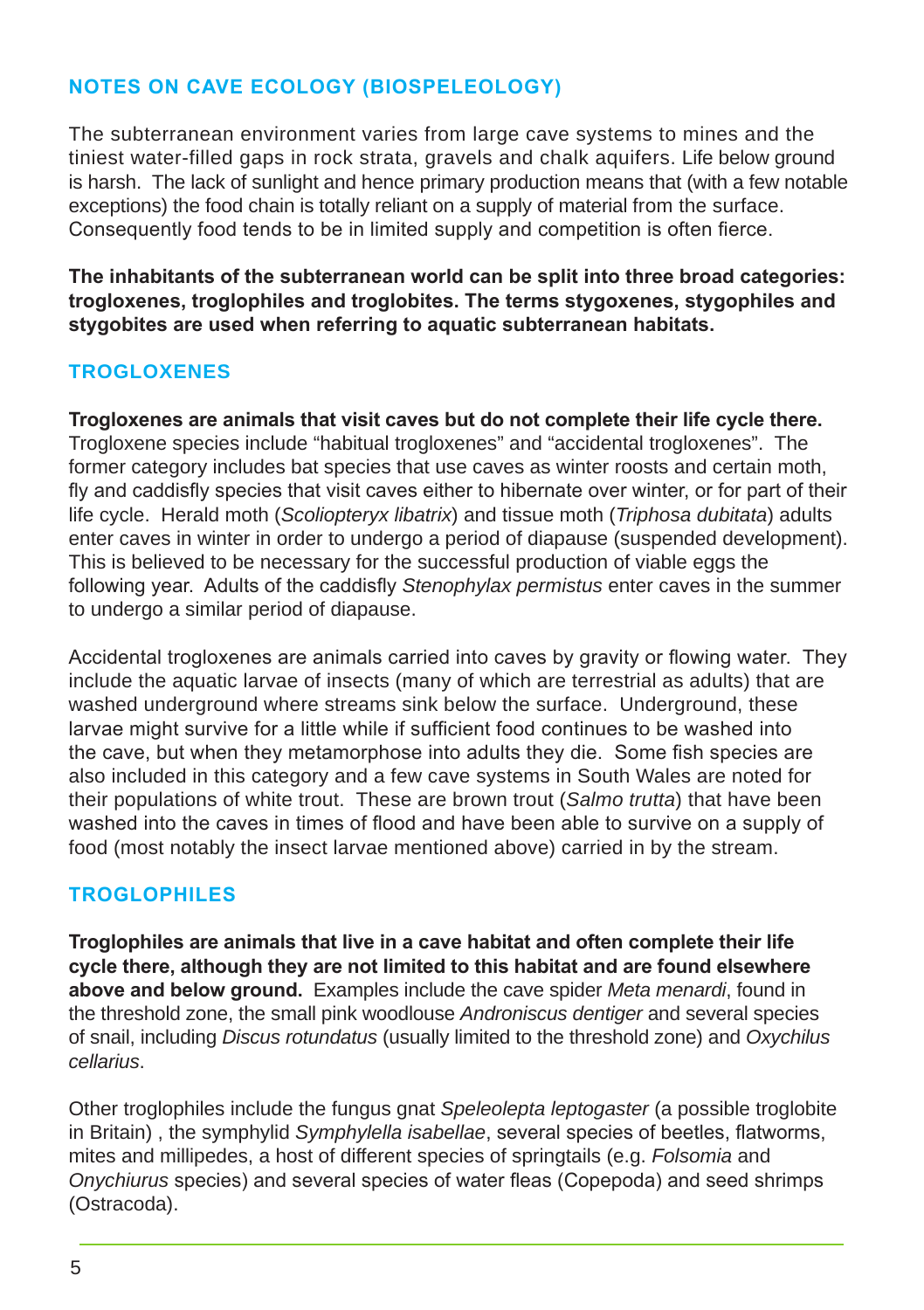Perhaps the most widespread stygophiles are freshwater shrimps of the genus *Gammarus*. These shrimps are common in a variety of aquatic habitats on the surface and is also frequently recorded in caves, especially after heavy rainfall. Some *Gammarus* species found in cave streams and higher pools, filled and emptied by flood waters, are part of a transitory population that have been washed underground and spend some time in the system before being washed out of a resurgence (e.g. Elm Hole in the Clydach Gorge where they are found with *Niphargus fontanus* and *Proasellus cavaticus*). The most interesting specimens are those that are found in pools above flood level that are fed by percolation water (e.g. Barnes Loop in Swildon's Hole, where *G. pulex* is often found with

*Proasellus*). These appear to be stable stygophilic populations of the species that have existed in isolation from epigean (surface) populations for some time. Stygophilic *G. pulex* lose the orange colour of surface specimens, appearing white, with white eye facets. Some eyeless *G. pulex* have been collected from Lathkill Head Cave and it is possible that some populations of *G. pulex* are in the process of evolving into a new hypogean (subterranean) species, an intriguing question that requires further research.



*Gammarus pulex* (photo courtesy of Phil Chapman)

As discussed below, it is generally accepted that the stygobitic crustacean fauna of Britain is impoverished and most species are limited in distribution due to the last (Devensian) glaciation, which covered most of Ireland, all of Wales and Scotland and northern England. Perhaps for this reason, none of the larger stygobitic Crustacea has been recorded from the caves of northern England (e.g. the Peak District and Yorkshire Dales) and Scotland and in these systems *Gammarus pulex* is the only shrimp to be found underground, often in large numbers (e.g. Gaping Gill, Peak / Speedwell systems).

#### **TROGLOBITES**

**Troglobite species are only found underground**. These are the most interesting group of the subterranean fauna. They frequently show adaptations for living below the surface, such as the total lack of eyes, lack of skin pigmentation and often overdeveloped antennae and legs.

The troglobites include the spider *Porrhoma rosenhauri* (found in two South Wales caves, and several caves in Ireland and on mainland Europe) and some species of springtail (e.g. *Oligaphorura schoetti*, *Deuteraphorura inermis* and the rare *Disparrhopalites patrizii*, discovered in 1970 at the Rock House caves in Devon).

By far the most important and widespread group of troglobites are the stygobitic Crustacea (the group including shrimps, lobsters and crabs etc.). The stygobitic species found in Britain and Ireland are listed overleaf.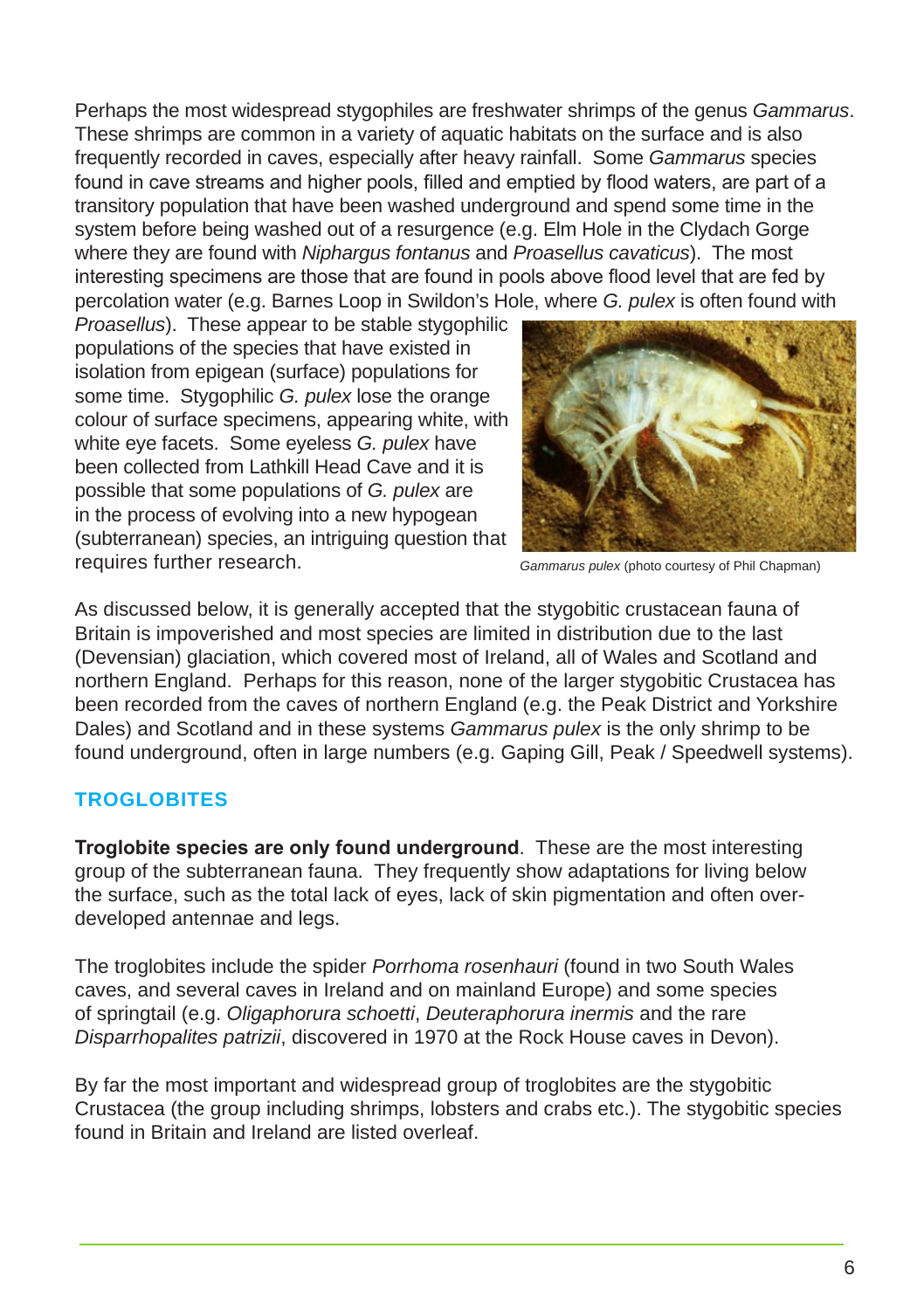| <b>GROUP</b>          | <b>SPECIES</b>                                                                                                                                             |  |
|-----------------------|------------------------------------------------------------------------------------------------------------------------------------------------------------|--|
| <b>COPEPODA</b>       | Acanthocyclops sensitivus                                                                                                                                  |  |
| <b>BATHYNELLIDAE</b>  | Antrobathynella stammeri / Bathynella natans                                                                                                               |  |
| <b>ASELLIDAE</b>      | Proasellus cavaticus (formerly Asellus cavaticus)                                                                                                          |  |
| <b>CRANGONYCTIDAE</b> | Crangonyx subterraneus                                                                                                                                     |  |
| <b>NIPHARGIDAE</b>    | Niphargus aquilex<br>Niphargus fontanus<br>Niphargus glenniei<br>Nipharqus kochianus kochianus<br>Niphargus kochianus irlandicus<br>Niphargus wexfordensis |  |

Habitats from which stygobitic Crustacea have been recorded include wells; the interstitial water in the gravels of rivers and streams; springs; pools and streams in caves and mines; and underground aquifers, especially in chalk. It is believed that the true habitat of these species is the small channels of deep phreatic (below water table) water in underground rock strata and aquifers. Their presence in caves and mines is usually the result of the organisms being washed out of the fissures in the rock by heavy rain. It is assumed that if conditions are suitable in the cave habitat then a stable population may form on flowstones and in gour pools etc. If the food supply is insufficient or other local conditions are poor then the animals will often crawl back into the interstitial habitat.

Because of the elusive nature of these organisms and the difficulties associated with studying them in their natural habitats, relatively little is known about their biology, life cycles and distribution. This is highlighted by the fact that *Niphargus wexfordensis* was described as recently as 1994. Current research in Britain is focusing on their distribution and DNA.

The copepod *Acanthocyclops sensitivus* is a tiny water flea (copepod) known from a well at Ringwood, Hampshire. It is thought to be the only true sygobitic copepod in Britain.

*Antrobathynella stammeri* and *Bathynella natans* are tiny animals approximately 1mm long and 0.1mm in diameter. They have long, thin bodies highly developed for living in the tiny water-filled fissures in subterranean rocks and amongst flooded gravels. Much confusion has arisen between identification of the two species in the past. Some specimens previously recorded as *Bathynella natans* have since been shown to have been incorrectly identified and it is possible that *Antrobathynella stammeri* is the only Bathynellid species present in Britain and Ireland. Few records exist for the species,

probably a reflection of its small size and the lack of studies of the habitat. It has a wide but disjunct distribution in the British Isles, including Scotland and Ireland. It is mostly recorded from riverine gravels, although it has also been collected from White Scar Cave and Great Douk Cave in Yorkshire. Its distribution includes previously glaciated areas and it is likely to have survived beneath the ice in sub-glacial refugia.



*Bathynella / Antrobathynella* (drawing from 'British freshwater Crustacea Malacostraca: a key with ecological notes, Gledhill *et al*. 1993)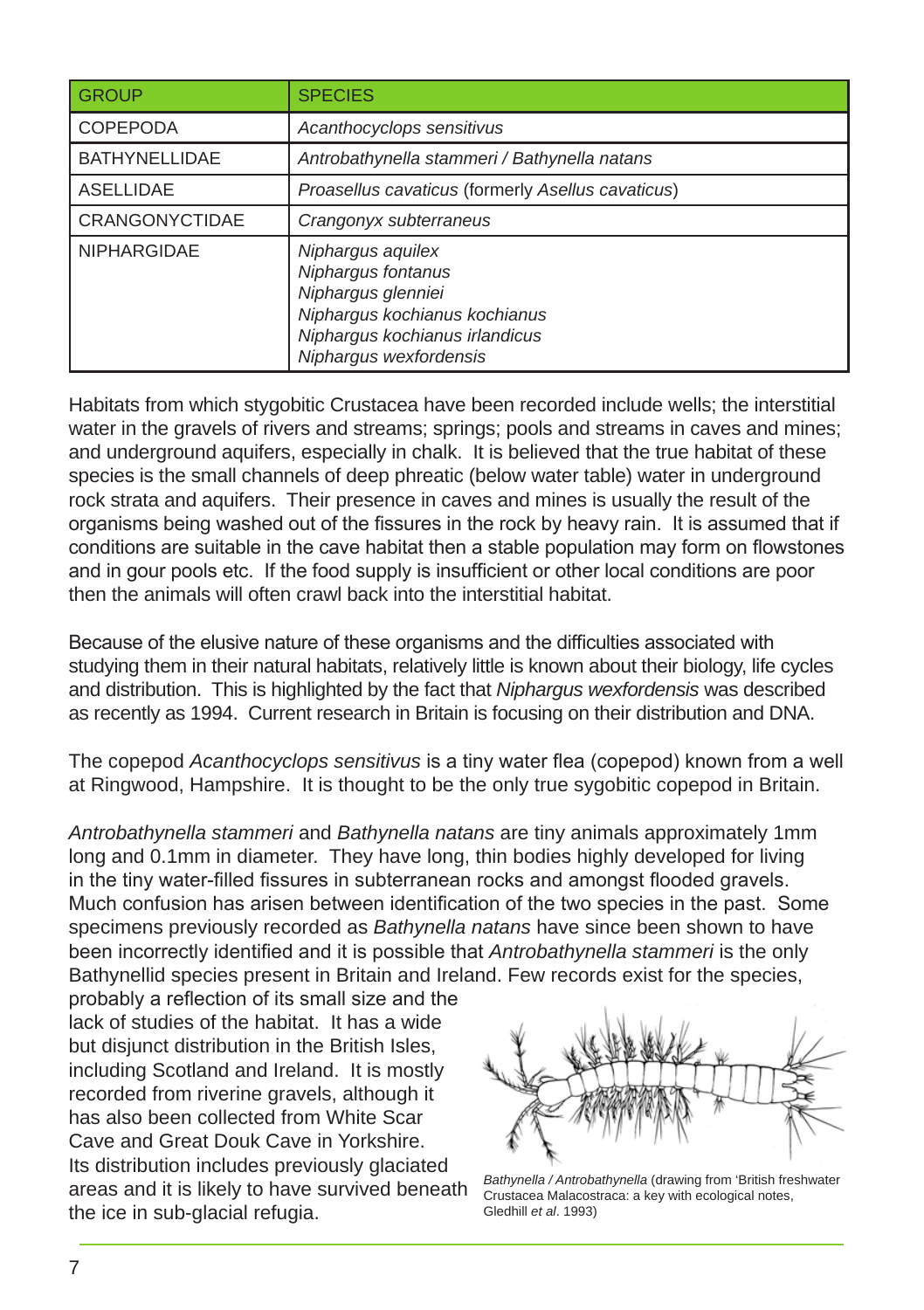*Proasellus cavaticus* is a freshwater hoglouse (similar to a woodlouse) widely recorded from caves in South Wales and the Mendips, as well as various interstitial groundwater sites in southern England. There appear to be two distinct size morphs: an 8mm form found in caves in South Wales and the phreatic passages of Cheddar River Cave and Wookey Hole, and a 4mm form found in the vadose zone (above water table) of Mendip caves. It has been suggested that these might be two distinct groups. Genetic studies are being undertaken to investigate this hypothesis.



*Crangonyx subterraneus* and the *Niphargus* species are collectively known as the "well shrimps", since many of the earliest records came from wells. Most of the *Niphargus*

*Proasellus cavaticus* (Photo courtesy of Chris Proctor)

species are concentrated in central England, South Wales, the south east and south west. This is thought to follow the limits of the last glaciation, with South Wales having been re-colonised relatively recently (see Proudlove *et al.*, 2003 for further discussion on this theory).



*Crangoynx subterraneus* (re-drawn from Shellenberg, A. 1942, p.83)

*Crangonyx subterraneus* is similar in appearance to *Niphargus* and the two genera cannot be easily separated without a hand lens or microscope. It is known from only a few sites in Wales, the Mendips and southern England. These records are mostly from wells and interstitial gravels but also include records from two caves, Gough's Cave and Ogof Pant Canol. Recent records suggest that the species is probably more widespread and common than currently known thought.

*Niphargus fontanus* is known from groundwater sites across southern England and Wales. including wells and interstitial gravels. It is absent from the far southwest (Devon and Cornwall) but is common in caves in the Mendips and South Wales. It is the cave shrimp most likely to be seen by cavers in these regions.



*Niphargus fontanus* (photo courtesy of Phil Chapman)

*Niphargus aquilex* is the most common British niphargid, being recorded from many locations south west of a line drawn from the east coast of Kent to the Wirral Peninsula. There are some records from North Lincolnshire, Anglesey and County Durham, north of the Devensian glacial limit. *N. aquilex* is more common in groundwater (e.g. wells, springs, chalk aquifers) than in caves and has the most superficial habitat of the genus, frequently being found in streams and rivers (especially the headwaters of winterbournes), although probably washed out from shallow riverine gravels. It has a long thin shape, ideal for its interstitial habitat. There are some records from caves in South Wales but (with the possible exception of Paviland Cave) these are thought to be mis-identifications or typographical errors. It is common in Holwell Cave, in the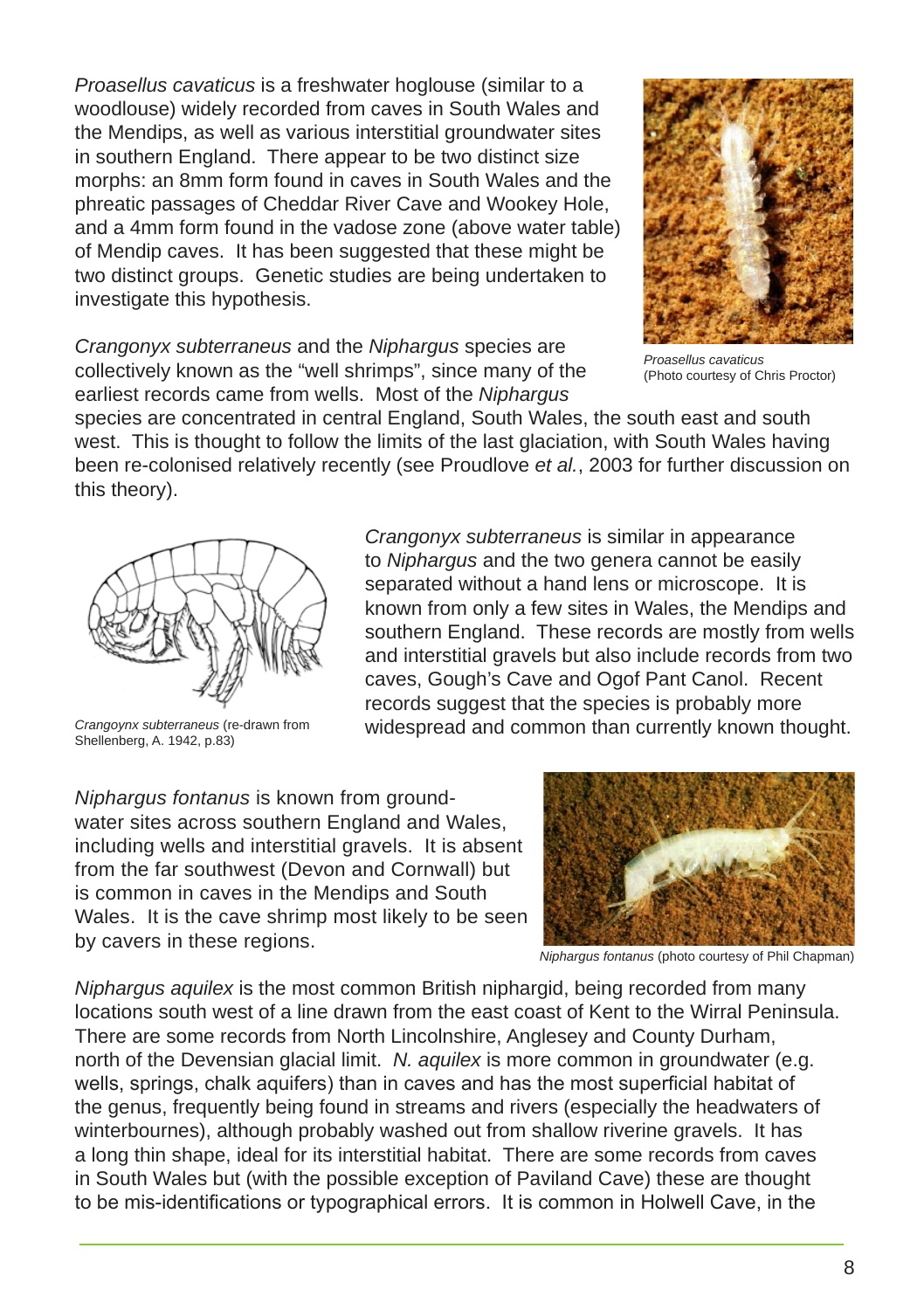Quantock Hills of Somerset and frequently occurs in the caves of Devon, often co-existing with *Niphargus glenniei*. Since *Niphargus fontanus* is absent from the far south west it might be that the absence of competition with this more robust species might enable *N. aquilex* to live in the caves of this area. *N*. *glenniei* is a smaller species and is unlikely to pose a threat to the larger *N. aquilex.*



*Niphargus aquilex* (photo courtesy of Chris Proctor)

*N. glenniei* is an endemic British species, first discovered in 1948 in Pridhamsleigh Cave. Until 2000, its known distribution was thought to be Devon, where it has been recorded widely in caves in Devonian limestone, flooded river gravels, a well, two springs and several mines around the edge of Dartmoor. In 2000 it was recorded in West Cornwall and has since been found in several wells as far east as Falmouth. The



species is probably far more widespread than is currently known. *N. glenniei* is much smaller than other British niphargids, with an average length of 3mm. Other species tend to be 4 to 15mm in length, with most specimens averaging 8mm. Other morphological differences (primarily differences in hairs on the mandibular palps (mouthparts)) meant that *N. glenniei* was formerly placed in the genus

*Niphargellus*. *Niphargus glenniei* (Photo courtesy of Chris Proctor)

*Niphargus kochianus kochianus* has been recorded from several localities in southern England. It is absent from Devon and Cornwall and the far south east. It has mostly been recorded from interstitial ground-water, wells and springs, although records also exist for Holwell Cave (Quantocks), St. Cuthbert's Swallet (Mendips) and Pen Park Hole (Bristol). It appears to be predominately a species of deep phreatic (below water table) water and with the exception of the lake in Pen Park Hole has not been recorded recently from the other two caves.

*Niphargus kochianus irlandicus* has been recorded from numerous localities across central Ireland, extending into County Kerry in the south west and as far north as County Galway. This means that it is likely to have survived below ground during recent glaciation. It has been recorded from wells, riverine gravels and several caves, especially in County Clare. The sub-species is endemic to Ireland and although morphologically similar to *Niphargus kochianus kochianus*, recent DNA research is suggesting that it might indeed be a separate species. *Niphargus wexfordensis* is the only other *Niphargus* found in Ireland.

*Niphargus wexfordensis* was discovered in 1980 and is still only known from a single well in Kerloge, County Wexford, southern Ireland. Morphologically it has some similarities with *Niphargus glenniei*, primarily small size and fewer hairs on the mandibular palps.



*Niphargus wexfordensis* (Drawing from 'A new subterranean amphipod (Crustacea: Gammaridea: Niphargidae) from southern Ireland Schellenberg,' Karaman *et al*., 1994)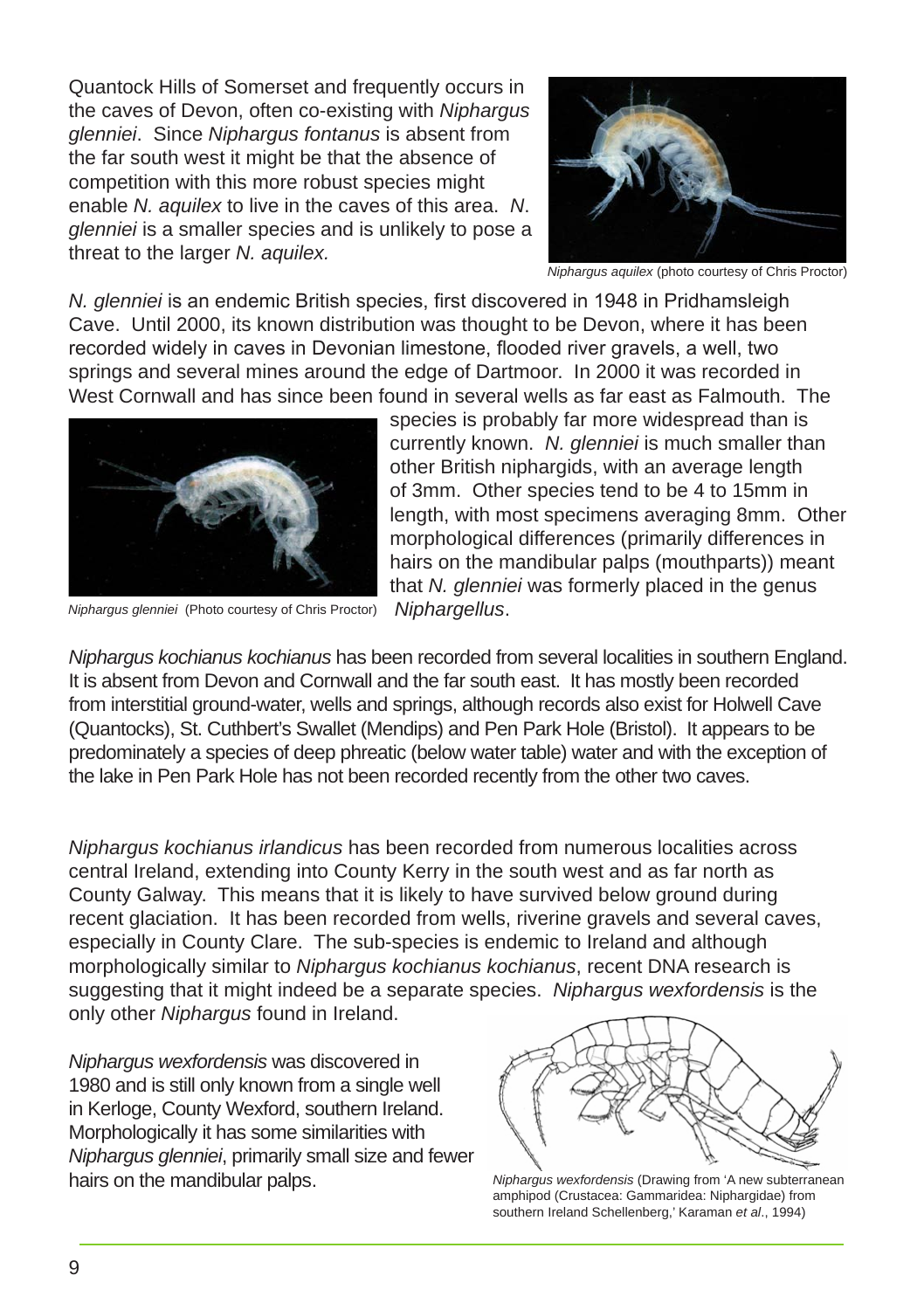#### **FURTHER READING AND GLOSSARY**

CHAPMAN, P.R.J. 1993 'Caves & cave life.' New Naturalist series, Harper Collins.

GLEDHILL, T. SUTCLIFFE, D.W. & WILLIAMS, W.D. 1993 'British freshwater Crustacea Malacostraca: a key with ecological notes.' FBA Scientific Publication No. 52.

KARAMAN, G.S., GLEDHILL, T. & HOLMES, M.C. 1994 'A new subterranean amphipod (Crustacea: Gammaridea: Niphargidae) from southern Ireland, with comments on its taxonomic position and the validity of the genus *Niphargellus* Schellenberg.' Zoological Journal of the Linnean Society, 112, p309 - 320.

PROUDLOVE, G.S. *et al*. 2003 'A review of the status and distribution of the subterranean aquatic Crustacaea of Britain and Ireland' Cave and Karst Science, 30, No. 2, p53 - 74.

Relevant chapters on cave biology in the regional 'Limestone & Caves' series of books.

| <b>GLOSSARY</b>  |                                                                                                                                                                                                             |
|------------------|-------------------------------------------------------------------------------------------------------------------------------------------------------------------------------------------------------------|
| Aquifer          | Underground layer of water-bearing permeable rock, sand or gravel                                                                                                                                           |
| Biospeleology    | The study of cave biology (cave ecology)                                                                                                                                                                    |
| Ecological niche | A combination of the place where an organism lives and the function it performs in the community                                                                                                            |
| Epigean          | Above the surface of the earth                                                                                                                                                                              |
| Flowstone        | Sheetlike deposits of calcite formed where water flows down the walls or along the floors of a cave                                                                                                         |
| Gour pool        | Pools formed behind accumulated calcite dams in areas of slow flowing water                                                                                                                                 |
| Hypogean         | Below the surface of the earth (synonym for subterranean)                                                                                                                                                   |
| Interstitial     | Tiny spaces in between particles of (usually unconsolidated) sediments such as sand and fine gravels or in<br>porous rocks                                                                                  |
| Larvae           | Juvenile animal (that undergoes complete metamorphosis)                                                                                                                                                     |
| Metamorphosis    | Change of body form during development from juvenile to adult                                                                                                                                               |
| Phreatic zone    | Zone below the static water table where spaces between solids are permanently saturated with water                                                                                                          |
| Resurgence       | Point at which underground water flows to the surface                                                                                                                                                       |
| Stygobites       | Animals that are only found in underground aquatic habitats (also see troglobites)                                                                                                                          |
| Stygophiles      | Animals that live in aquatic underground habitats and often complete their life cycle there, but are not limited<br>to this habitat, and are found elsewhere above and below ground (also see troglophiles) |
| Stygoxenes       | Animals that live for part of their life cycle in aquatic underground habitats, but do not complete it there (can<br>be habitual or accidental)(also see trogloxene)                                        |
| Threshold zone   | Zone in cave entrance into which daylight still penetrates. Eventually gives way to the dark zone further into<br>the cave                                                                                  |
| Troglobites      | Animals that are only found underground (also see stygobionts)                                                                                                                                              |
| Troglophiles     | Animals that live in a cave habitat and often complete their life cycle there, but are not limited to this habitat,<br>and are found elsewhere above and below ground (also see stygophiles)                |
| Trogloxenes      | Animals that visit caves but do not complete their life cycle there (also see stygoxenes)                                                                                                                   |
| Vadose zone      | Zone above the phreatic zone where spaces between solids are not completly filled with water                                                                                                                |
| Winterbourne     | Stream or river on chalk geology that is dry through summer months (mostly found in southern England)                                                                                                       |